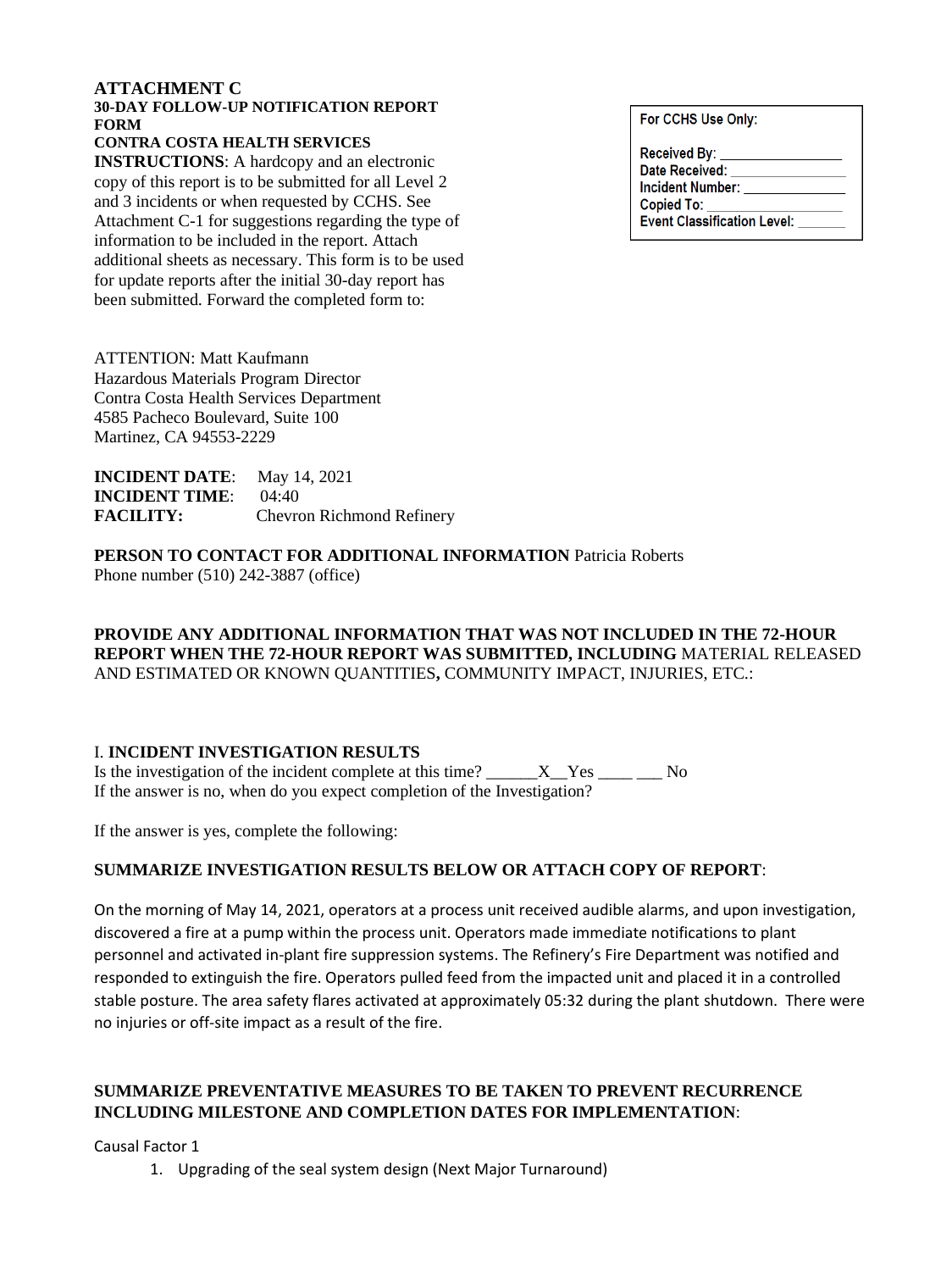- 2. Improving operator rounds pertaining to monitoring of the seal system of the pump (December 4, 2021)
- 3. Assuring appropriate groups are communicating (nuisance alarms, operational concerns, pump monitoring) in the proper forums. (April 30, 2022)

# Causal Factor 2

- 1. Reinforcing the use of shift turnovers to document when the vibration trip systems are disarmed. (January 31, 2022)
- 2. Management actions to reinforce appropriate management of the vibration trip system. (April 30, 2022)

Causal Factor 3

1. Additional training regarding the suction air operated valves. (January 31, 2022)

Causal Factor 4

1. Redesign the piping system using current design tools. This measure is complete as of July of 2021.